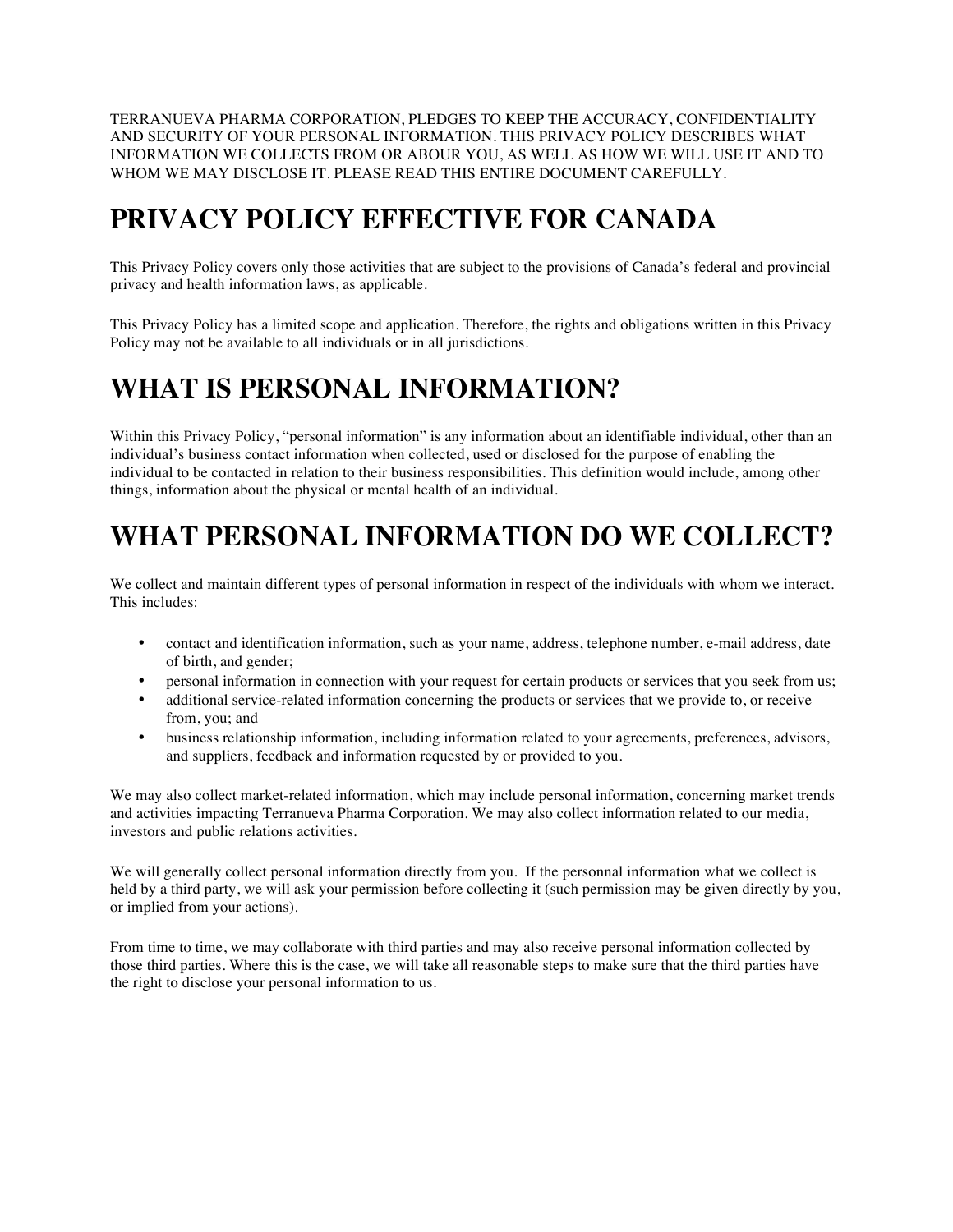### **Medicinal cannabis**

Our operations will include activities related to: (i) operating cannabis production facilities; (ii) distributing medicinal cannabis to individuals managing certain medical conditions; and (iii) educating our stakeholders (including patients, healthcare practitioners, investors and governments) about the benefits of medicinal cannabis

For example, in order for us to provide you with medicinal cannabis, we will need you to provide us with: (i) a document known as a "Medical Document" from an authorized healthcare practitioner; as well as (ii) a consent form.

A Medical Document should include the following information: (i) your healthcare practitioner's name, profession, business address, telephone, fax, email address, province of registration and registration number; (ii) your name, date of birth and location of consultation; and (iii) dosage information (daily quantity and period of use). Your healthcare practitioner also has the option to provide us with your diagnosis and additional comments.

A consent form, on the other hand, is needed for us to verify the information in your Medical Document with your healthcare practitioner (who completed your Medical Document). The information that we collect through this form includes: (i) your name (and if applicable, the name of your substitute decision maker); (ii) your address, telephone, fax and email address; and the name of your healthcare practitioner.

### **Healthcare Practitioners**

Information we collect about healthcare practitioners may be used to comply with our legal and regulatory requirements, including, for example, verification of the information provided on Medical Documents. We may also be required to disclose the information to the relevant licensing authority governing the practice of the profession.

### **Terranueva's Website**

We may collect information related to your visit on our website, such as the IP address and domain used to access our website, the type and version of your browser, the website you came from to access our website, the page you entered and exited at, any website page within our website that is viewed by that IP address and what country you are from. We use this information to check on our website's performance and to constantly optimize our website.

We may place a "cookie" on the hard drive of your computer to track your visit. A cookie is a small data file that is transferred to your hard drive through your web browser that can only be read by the website that placed the cookie on your hard drive. The cookie acts as an identification card and allows us to identify you and to record your passwords and preferences. It lets us track your visit so we may better understand you and tailor our website to your needs. However, should you wish to disable the cookie or be notify of its presence, you may do so on most web browsers. It should be noted that, should you disable cookies, the performance of our website may be affected.

We cannot assume the responsibility for the privacy practices, policies or actions of people operating websites that may be linked from ours. You should review the privacy policies of these websites before providing them with personal information.

#### **Terranueva's Newsletter**

When you use our website, you may decide to subscribe to our newsletter and add your email to our email list that will be used to contact you occasionally with information that we feel will be of interest to you.

By subscribing to the newsletter and providing your registrant information, you consent and agree to: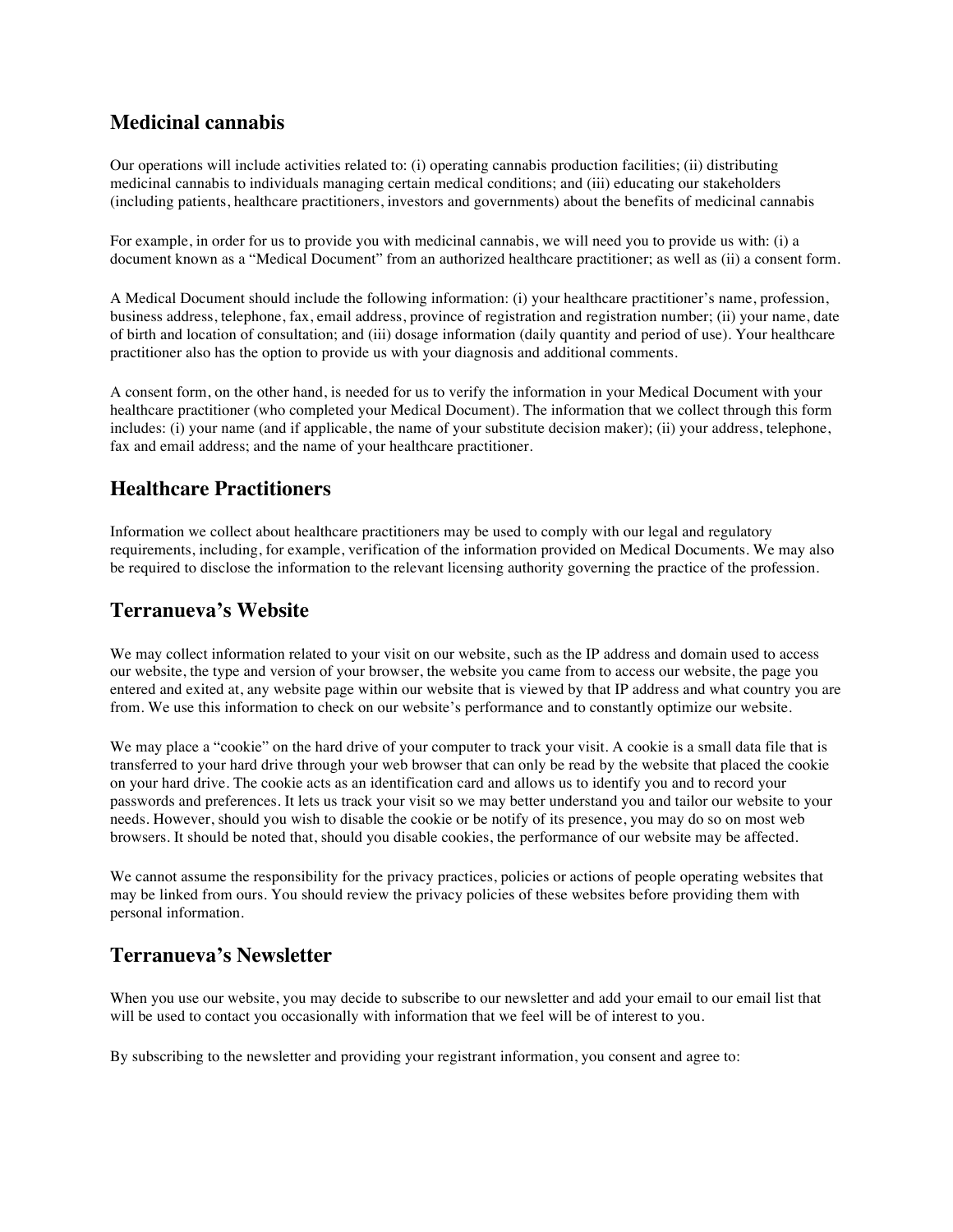- Terranueva Pharma Corporation's collection and use of your personal information to administer the newsletter;
- Terranueva Pharma Corporation's use of your personal information to contact you to keep you informed about our next milestones in the cannabis industry or any of our recent developments.

If you do not want Terranueva Pharma Corporation to contact you with the newsletter, all emails sent to you contain simple instructions telling you how to "unsubscribe".

## **WHY DO WE COLLECT PERSONAL INFORMATION?**

Terranueva Pharma Corporation collects personal information to enable us to manage, maintain, and develop our operations, including for example:

- to establish, maintain and manage our relationship with you. This allows us to provide you with the product and services that you have requested;
- to enable you to register and access an account with us;
- to be able to review the products and services that we provide to you so that we may: (i) understand your requirements for our products and services; and (ii) work to improve our products and services;
- to be able to review the products and services that we obtain from you so that we may work with you and so that you may understand our requirements for such products and services;
- to be able to comply with your requests (for example, if you prefer to be contacted at a business or residential telephone number and advise us of your preference, we will use this information to contact you at that number);
- to enable us to comply with applicable law or regulatory process; and
- any other reasonable purpose to which you consent.

Terranueva Pharma Corporation, when in operation, may collect personal information (including personal health information) in connection with the provision of health care services ("**Healthcare Services**"), which includes:

- dispensing medicinal cannabis to you;
- giving you knowledge, information and counseling in connection with such services;
- assisting physicians and other healthcare professionals as needed;
- responding to requests made by, or on behalf of, your insurance provider to review your insurance claim(s), to the extent applicable;
- recommending products, services, programs or events to manage your healthcare needs;
- managing your patient record, including medical marijuana dispensed and services provided;
- obtaining and processing payments for the medicinal marijuana dispensed to you;
- monitoring and investigating incidents and managing claims;
- if requested, referring you to other healthcare providers; an
- performing obligations in accordance with, or complying with, applicable healthcare-related professional, legal or regulatory requirements.

### **HOW DO WE USE YOUR PERSONAL INFORMATION?**

We may use your personal information:

- as permitted or required by applicable law or regulatory requirements;
- for the purposes described in this Privacy Policy; and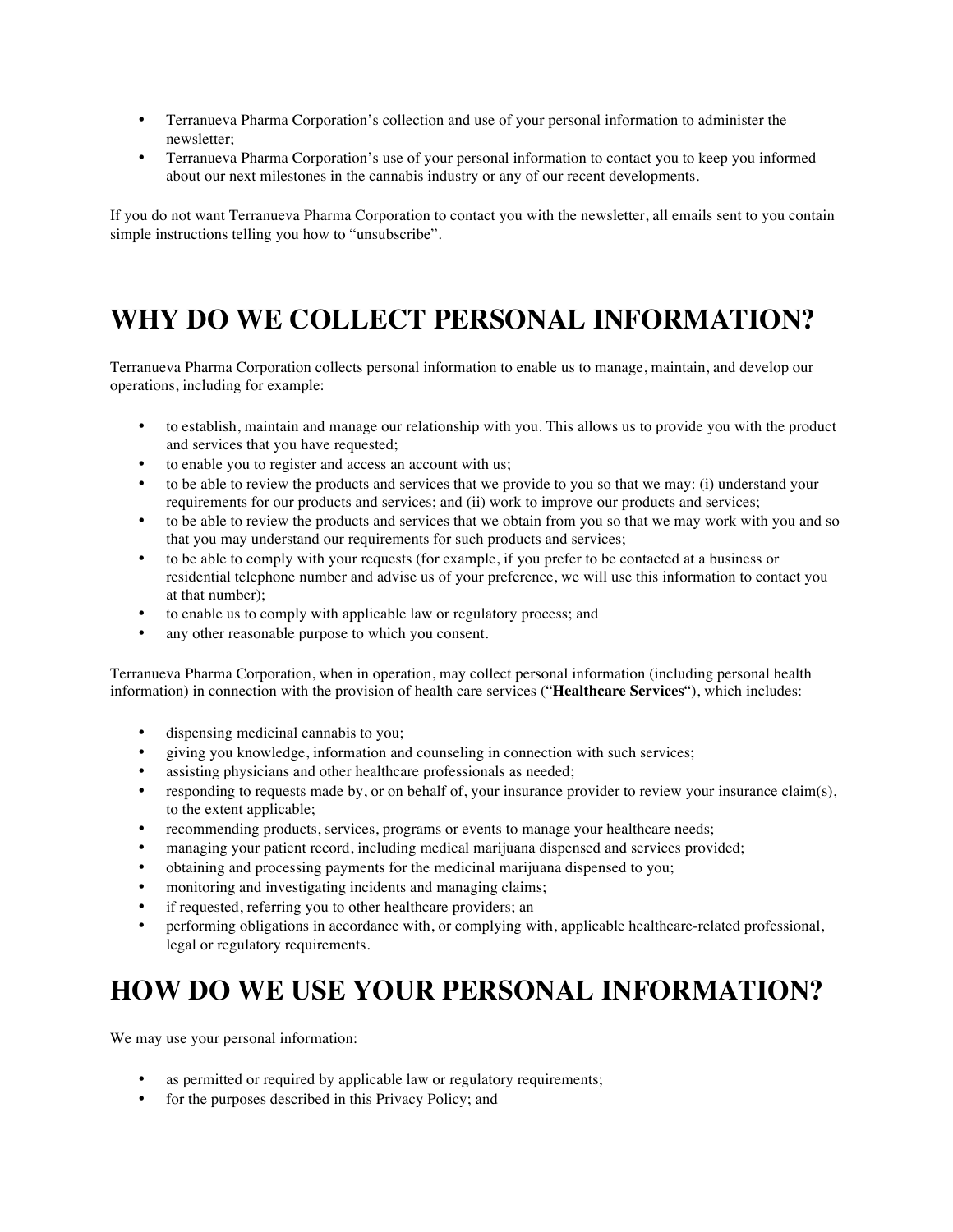• for any additional purposes for which we have obtained your consent to the use or disclosure of your personal information.

We may also use information we collect about you in the aggregate for statistical purposes, for example to identify the demographics of our clients, the types of diagnoses that our clients are using medical marijuana to treat, and the types of strains that are most beneficial for different diagnoses. We may publish and/or disclose aggregate statistics to third parties but never any identifiable personal information (except in accordance with this Policy).

Please note: We may provide you with ways to interact with other. You are solely responsible for the User Generated Content that you post on our platforms. Unless explicitly stated otherwise, any User Generated Content that you post onto our website (including your username) will be made publicly available. As such, should you with to remain anonymous, we advise you not to post any personal information.

# **DO WE EVER DISCLOSE YOUR PERSONAL INFORMATION?**

When we provide you with Healthcare Services, we may share your personal information (including your personal health information) with your healthcare providers (which may also be referred to as your "circle of care") and your authorized family members. Other disclosure will only be done with your consent or if permitted by law. For example, people who have authority to collect information (parents, caregiver, etc) may be allowed to receive your informations.

We may also share your personal information with our employees, contractors, consultants, affiliates and other parties who require such information to assist us with managing our relationship with you, including third parties that provide services to us or on our behalf.

Finally, your personal information may be disclosed:

- for the purposes described in this Privacy Policy;
- as part of an audit by the Minister of Health;
- as permitted or required by applicable law or regulatory requirements;
- to comply with valid legal processes such as search warrants, subpoenas or court orders;
- as part of the regular reporting activities of Terranueva Pharma Corporation and its affiliates;
- during emergency situations or where necessary to protect the safety of a person or group of persons; and
- with your consent.

## **THE IMPORTANCE OF CONSENT**

It is important to us that we collect, use or disclose your personal information where we have your consent to do so. Depending on the sensitivity of the personal information, your consent may be implied, deemed (using an opt-out mechanism) or express. Express consent can be given orally, electronically or in writing. Implied consent is consent that can reasonably be inferred from your action or inaction. For example, when you enter into an agreement with us, we will assume your consent to the collection, use and disclosure of your personal information for purposes related to the performance of that agreement and for any other purposes identified to you at the relevant time.

Typically, we will seek your consent at the time that we collect your personal information. In certain circumstances, your consent may be obtained after collection but prior to our use or disclosure of your personal information. If we plan to use or disclose your personal information for a purpose not previously identified (either in this Privacy Policy or separately), we will let you know of that purpose before such use or disclosure.